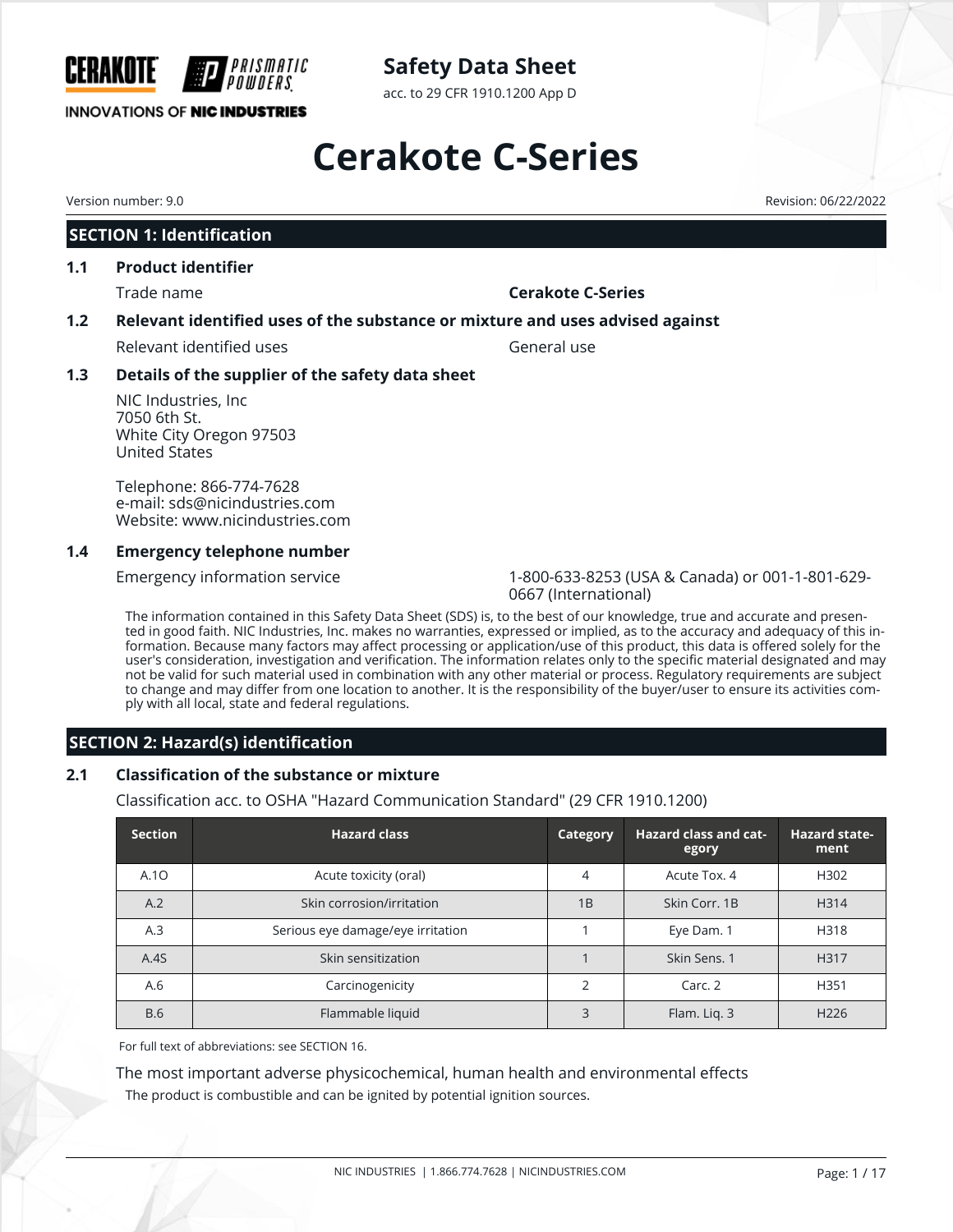

acc. to 29 CFR 1910.1200 App D

## **INNOVATIONS OF NIC INDUSTRIES**

# **Cerakote C-Series**

|     | Version number: 9.0                   | Revision: 06/22/2022                                                                                                                                                                                                                                                        |  |  |  |  |  |
|-----|---------------------------------------|-----------------------------------------------------------------------------------------------------------------------------------------------------------------------------------------------------------------------------------------------------------------------------|--|--|--|--|--|
| 2.2 | <b>Label elements</b>                 |                                                                                                                                                                                                                                                                             |  |  |  |  |  |
|     |                                       | Labelling acc. to OSHA "Hazard Communication Standard" (29 CFR 1910.1200)                                                                                                                                                                                                   |  |  |  |  |  |
|     | - Signal word                         | <b>DANGER</b>                                                                                                                                                                                                                                                               |  |  |  |  |  |
|     | - Pictograms                          |                                                                                                                                                                                                                                                                             |  |  |  |  |  |
|     | GHS02, GHS05, GHS07,<br>GHS08         |                                                                                                                                                                                                                                                                             |  |  |  |  |  |
|     | - Hazard statements                   |                                                                                                                                                                                                                                                                             |  |  |  |  |  |
|     | H <sub>226</sub>                      | Flammable liquid and vapor.                                                                                                                                                                                                                                                 |  |  |  |  |  |
|     | H302                                  | Harmful if swallowed.                                                                                                                                                                                                                                                       |  |  |  |  |  |
|     | H314                                  | Causes severe skin burns and eye damage.                                                                                                                                                                                                                                    |  |  |  |  |  |
|     | H317                                  | May cause an allergic skin reaction.                                                                                                                                                                                                                                        |  |  |  |  |  |
|     | H351                                  | Suspected of causing cancer.                                                                                                                                                                                                                                                |  |  |  |  |  |
|     | - Precautionary statements            |                                                                                                                                                                                                                                                                             |  |  |  |  |  |
|     | P201                                  | Obtain special instructions before use.                                                                                                                                                                                                                                     |  |  |  |  |  |
|     | P210                                  | Keep away from heat/sparks/open flames/hot surfaces. No smoking.                                                                                                                                                                                                            |  |  |  |  |  |
|     | P233                                  | Keep container tightly closed.                                                                                                                                                                                                                                              |  |  |  |  |  |
|     | P240                                  | Ground/bond container and receiving equipment.                                                                                                                                                                                                                              |  |  |  |  |  |
|     | P241                                  | Use explosion-proof electrical/ventilating/lighting equipment.                                                                                                                                                                                                              |  |  |  |  |  |
|     | P242                                  | Use only non-sparking tools.                                                                                                                                                                                                                                                |  |  |  |  |  |
|     |                                       |                                                                                                                                                                                                                                                                             |  |  |  |  |  |
|     | P243                                  | Take precautionary measures against static discharge.                                                                                                                                                                                                                       |  |  |  |  |  |
|     | P260                                  | Do not breathe dusts or mists.                                                                                                                                                                                                                                              |  |  |  |  |  |
|     | P270                                  | Do not eat, drink or smoke when using this product.                                                                                                                                                                                                                         |  |  |  |  |  |
|     | P272                                  | Contaminated work clothing must not be allowed out of the workplace.                                                                                                                                                                                                        |  |  |  |  |  |
|     | P280                                  | Wear protective gloves/eye protection/face protection.                                                                                                                                                                                                                      |  |  |  |  |  |
|     | P301+P330+P331                        | If swallowed: Rinse mouth. Do NOT induce vomiting.                                                                                                                                                                                                                          |  |  |  |  |  |
|     | P302+P352                             | If on skin: Wash with plenty of water.                                                                                                                                                                                                                                      |  |  |  |  |  |
|     | P303+P361+P353                        | If on skin (or hair): Take off immediately all contaminated clothing. Rinse skin with water/shower.                                                                                                                                                                         |  |  |  |  |  |
|     | P304+P340                             | If inhaled: Remove person to fresh air and keep comfortable for breathing.                                                                                                                                                                                                  |  |  |  |  |  |
|     | P305+P351+P338                        | If in eyes: Rinse cautiously with water for several minutes. Remove contact lenses, if present and<br>easy to do. Continue rinsing.                                                                                                                                         |  |  |  |  |  |
|     | P310                                  | Immediately call a poison center/doctor.                                                                                                                                                                                                                                    |  |  |  |  |  |
|     | P321                                  | Specific treatment (see on this label).                                                                                                                                                                                                                                     |  |  |  |  |  |
|     | P363                                  | Wash contaminated clothing before reuse.                                                                                                                                                                                                                                    |  |  |  |  |  |
|     | P370+P378                             | In case of fire: Use sand, carbon dioxide or powder extinguisher to extinguish.                                                                                                                                                                                             |  |  |  |  |  |
|     | P403+P235                             | Store in a well-ventilated place. Keep cool.                                                                                                                                                                                                                                |  |  |  |  |  |
|     | P405                                  | Store locked up.                                                                                                                                                                                                                                                            |  |  |  |  |  |
|     | P501                                  | Dispose of contents/container to industrial combustion plant.                                                                                                                                                                                                               |  |  |  |  |  |
|     | - Hazardous ingredients for labelling | Ambient Cure Refractory Resin, Performance<br>Ceramic #1, p-chlorobenzotrifluoride, Carbon black                                                                                                                                                                            |  |  |  |  |  |
| 2.3 | <b>Other hazards</b>                  |                                                                                                                                                                                                                                                                             |  |  |  |  |  |
|     | Hazards not otherwise classified      |                                                                                                                                                                                                                                                                             |  |  |  |  |  |
|     |                                       |                                                                                                                                                                                                                                                                             |  |  |  |  |  |
|     |                                       | May be harmful in contact with skin (GHS category 5: acutely toxic - dermal).<br>May be harmful if inhaled (GHS category 5: acutely toxic - inhalation).<br>Very toxic to aquatic life with long lasting effects (GHS category 1: aquatic toxicity - acute and/or chronic). |  |  |  |  |  |
|     |                                       |                                                                                                                                                                                                                                                                             |  |  |  |  |  |
|     |                                       | NIC INDUSTRIES   1.866.774.7628   NICINDUSTRIES.COM<br>Page: 2 / 17                                                                                                                                                                                                         |  |  |  |  |  |
|     |                                       |                                                                                                                                                                                                                                                                             |  |  |  |  |  |
|     |                                       |                                                                                                                                                                                                                                                                             |  |  |  |  |  |
|     |                                       |                                                                                                                                                                                                                                                                             |  |  |  |  |  |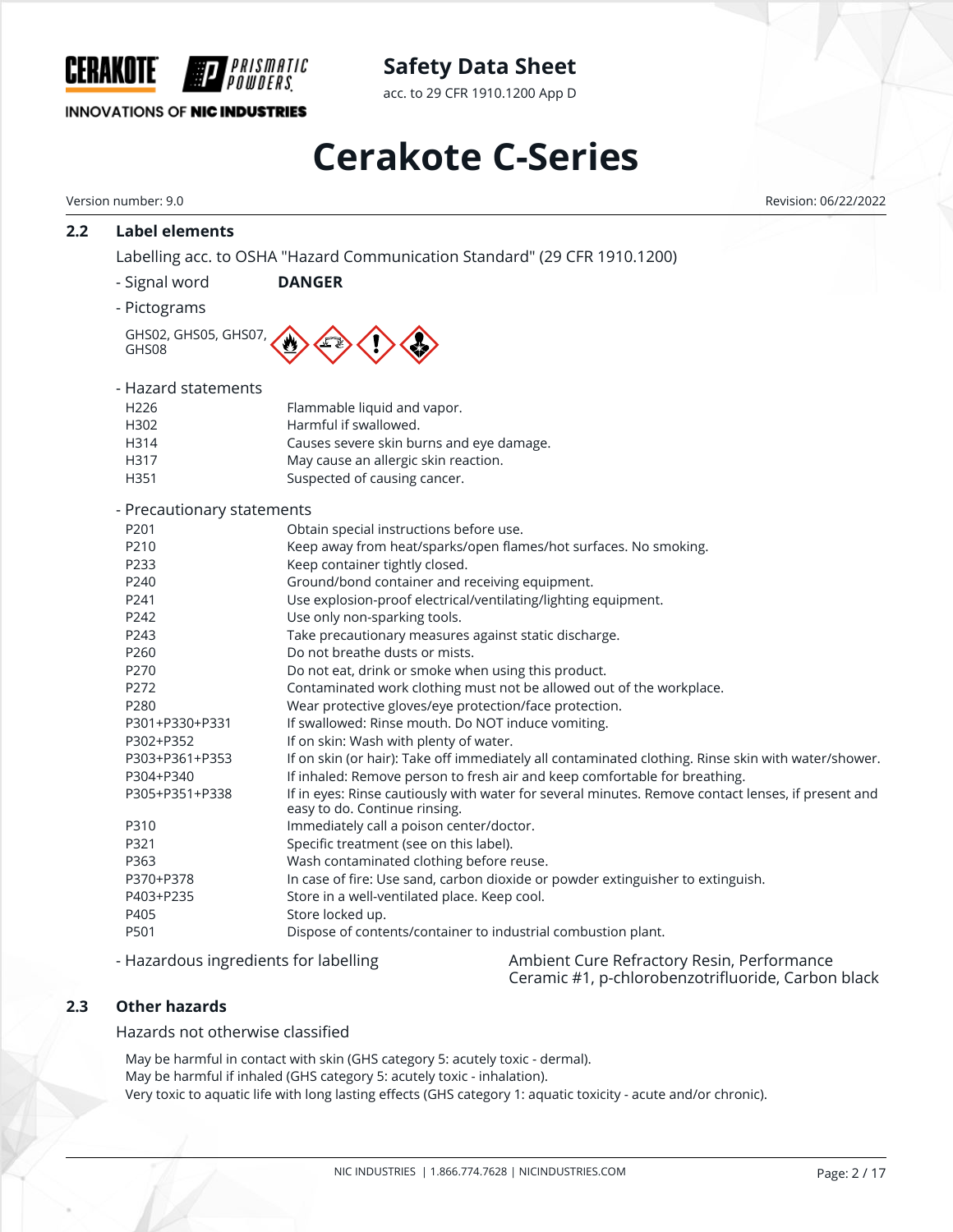

acc. to 29 CFR 1910.1200 App D

# **Cerakote C-Series**

Version number: 9.0 Revision: 06/22/2022

## **SECTION 3: Composition/information on ingredients**

#### **3.1 Substances**

Not relevant (mixture)

#### **3.2 Mixtures**

Description of the mixture

| Name of substance                    | <b>Identifier</b>             | $Wt\%$    |
|--------------------------------------|-------------------------------|-----------|
| p-chlorobenzotrifluoride             | CAS No<br>98-56-6             | $50 - 75$ |
| Ambient Cure Refractory Resin        | CAS No<br><b>Trade Secret</b> | $25 - 50$ |
| Ceramic Based Pigments and Additives | CAS No<br><b>Trade Secret</b> | $25 - 50$ |
| Performance Ceramic #1               | CAS No<br><b>Trade Secret</b> | $10 - 25$ |
| Carbon black                         | CAS No<br>1333-86-4           | $1 - 5$   |
| <b>Rheology Modifiers</b>            | CAS No<br><b>Trade Secret</b> | $1 - 5$   |

\*\* Trade Secret: In accordance with OSHA Hazard Communication Standard 29 CFR 1910.1200(i) and in accordance with the United Nations Globally Harmonized System of Classification and Labeling of Chemicals (GHS), the specific identity and/or exact percentage (concentration) of the composition has been withheld as a "Trade Secret."

## **SECTION 4: First-aid measures**

#### **4.1 Description of first-aid measures**

#### General notes

Do not leave affected person unattended. Remove victim out of the danger area. Keep affected person warm, still and covered. Take off immediately all contaminated clothing. In all cases of doubt, or when symptoms persist, seek medical advice. In case of unconsciousness place person in the recovery position. Never give anything by mouth.

#### Following inhalation

If breathing is irregular or stopped, immediately seek medical assistance and start first aid actions. In case of respiratory tract irritation, consult a physician. Provide fresh air.

#### Following skin contact

After contact with skin, take off immediately all contaminated clothing, and wash immediately with plenty of water and soap. Wash contaminated clothing and shoes thoroughly before reuse.

#### Following eye contact

Remove contact lenses, if present and easy to do. Continue rinsing. Irrigate copiously with clean, fresh water for at least 10 minutes, holding the eyelids apart.

#### Following ingestion

Rinse mouth with water (only if the person is conscious). Do NOT induce vomiting.

#### **4.2 Most important symptoms and effects, both acute and delayed**

Symptoms and effects are not known to date.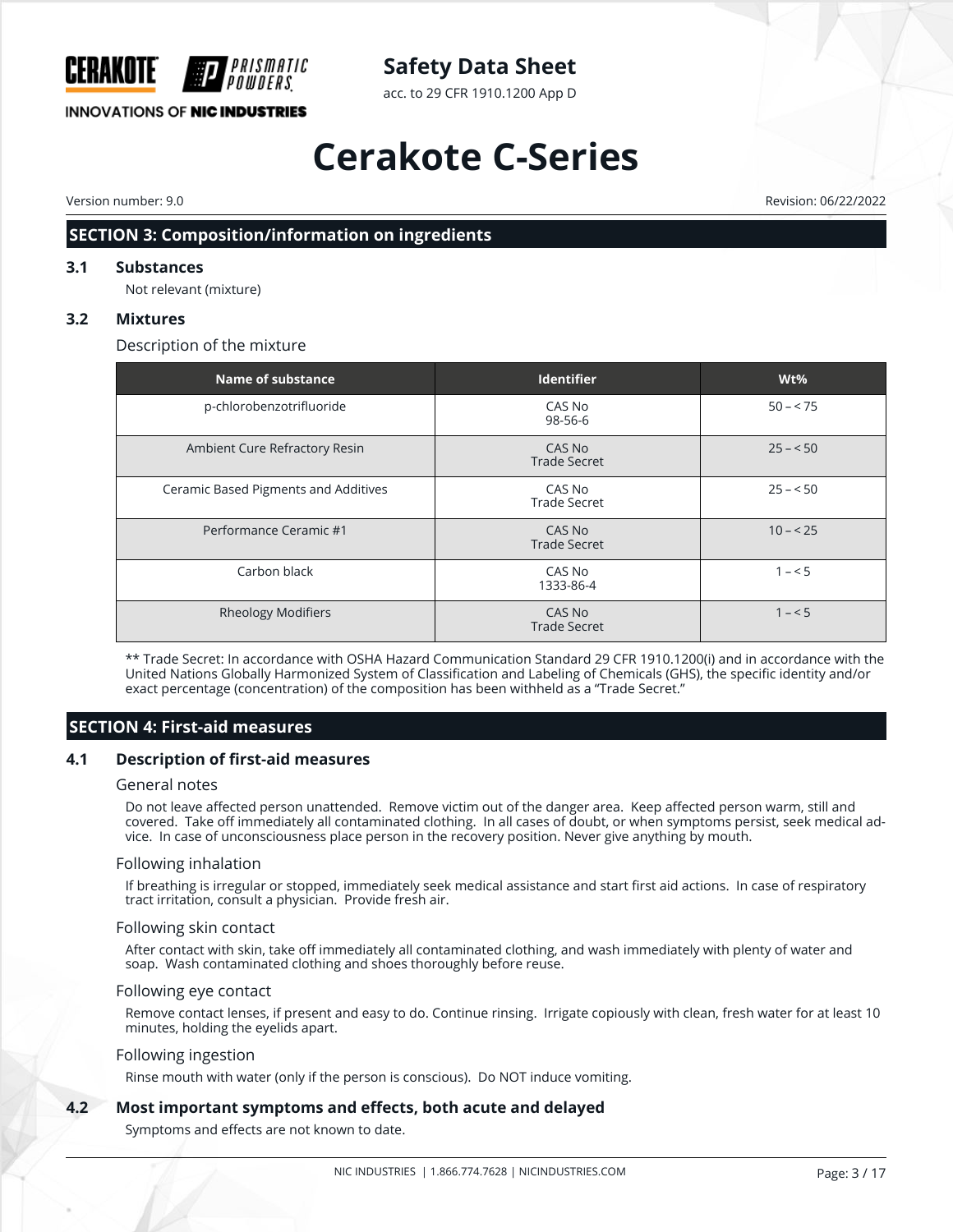

acc. to 29 CFR 1910.1200 App D

# **Cerakote C-Series**

Version number: 9.0 Revision: 06/22/2022

#### **4.3 Indication of any immediate medical attention and special treatment needed** None.

### **SECTION 5: Fire-fighting measures**

#### **5.1 Extinguishing media**

Suitable extinguishing media

Dry extinguishing powder, BC-powder, Carbon dioxide (CO2)

Unsuitable extinguishing media

Water jet

#### **5.2 Special hazards arising from the substance or mixture**

In case of insufficient ventilation and/or in use, may form flammable/explosive vapor-air mixture. Solvent vapors are heavier than air and may spread along floors. Places which are not ventilated, e.g. unventilated below ground level areas such as trenches, conduits and shafts, are particularly prone to the presence of flammable substances or mixtures.

#### Hazardous combustion products

Carbon monoxide (CO), Carbon dioxide (CO2)

#### **5.3 Advice for firefighters**

In case of fire and/or explosion do not breathe fumes. Coordinate firefighting measures to the fire surroundings. Do not allow firefighting water to enter drains or water courses. Collect contaminated firefighting water separately. Fight fire with normal precautions from a reasonable distance.

#### **SECTION 6: Accidental release measures**

#### **6.1 Personal precautions, protective equipment and emergency procedures**

For non-emergency personnel

Remove persons to safety. Ventilate affected area.

#### For emergency responders

Wear breathing apparatus if exposed to vapors/dust/aerosols/gases.

#### **6.2 Environmental precautions**

Keep away from drains, surface and ground water. Retain contaminated washing water and dispose of it. If substance has entered a water course or sewer, inform the responsible authority.

#### **6.3 Methods and material for containment and cleaning up**

Advice on how to contain a spill

Covering of drains.

Advice on how to clean up a spill

Wipe up with absorbent material (e.g. cloth, fleece). Collect spillage: sawdust, kieselgur (diatomite), sand, universal binder.

#### Appropriate containment techniques

Use of adsorbent materials.

#### Other information relating to spills and releases

Place in appropriate containers for disposal. Ventilate affected area.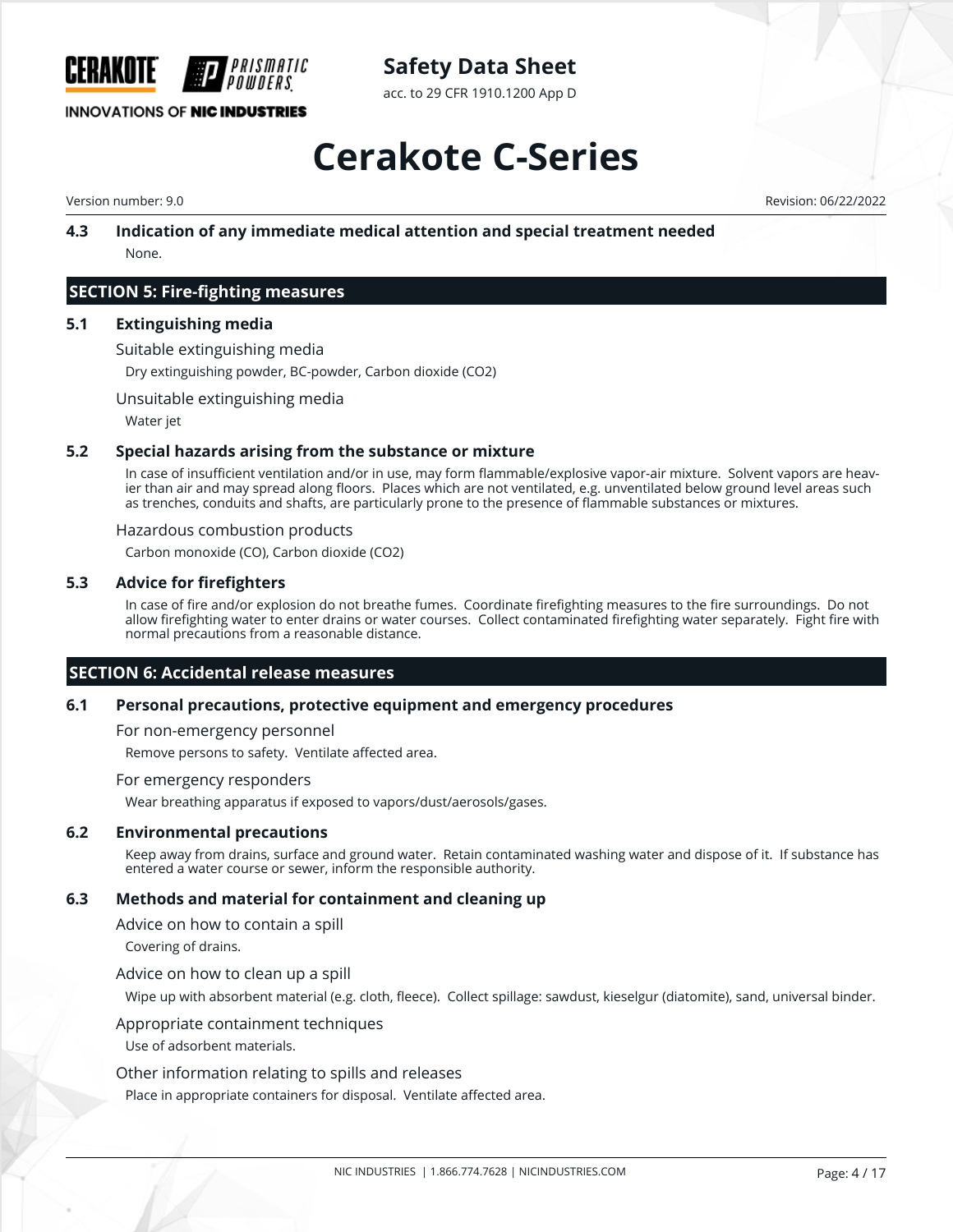

acc. to 29 CFR 1910.1200 App D

## **INNOVATIONS OF NIC INDUSTRIES**

# **Cerakote C-Series**

Version number: 9.0 Revision: 06/22/2022

#### **6.4 Reference to other sections**

Hazardous combustion products: see section 5. Personal protective equipment: see section 8. Incompatible materials: see section 10. Disposal considerations: see section 13.

## **SECTION 7: Handling and storage**

#### **7.1 Precautions for safe handling**

#### Recommendations

- Measures to prevent fire as well as aerosol and dust generation

Use local and general ventilation. Avoidance of ignition sources. Keep away from sources of ignition - No smoking. Take precautionary measures against static discharge. Use only in well-ventilated areas. Due to danger of explosion, prevent leakage of vapours into cellars, flues and ditches. Ground/bond container and receiving equipment. Use explosion-proof electrical/ventilating/lighting/equipment. Use only non-sparking tools.

#### - Specific notes/details

Places which are not ventilated, e.g. unventilated below ground level areas such as trenches, conduits and shafts, are particularly prone to the presence of flammable substances or mixtures. Vapors are heavier than air, spread along floors and form explosive mixtures with air. Vapors may form explosive mixtures with air.

#### Advice on general occupational hygiene

Wash hands after use. Do not eat, drink and smoke in work areas. Remove contaminated clothing and protective equipment before entering eating areas. Never keep food or drink in the vicinity of chemicals. Never place chemicals in containers that are normally used for food or drink. Keep away from food, drink and animal feedingstuffs.

#### **7.2 Conditions for safe storage, including any incompatibilities**

Managing of associated risks

- Explosive atmospheres

Keep container tightly closed and in a well-ventilated place. Use local and general ventilation. Keep cool. Protect from sunlight.

- Flammability hazards

Keep away from sources of ignition - No smoking. Keep away from heat, hot surfaces, sparks, open flames and other ignition sources. No smoking. Take precautionary measures against static discharge. Protect from sunlight. Will not sustain combustion.

- Ventilation requirements

Use local and general ventilation. Ground/bond container and receiving equipment.

- Packaging compatibilities

Only packagings which are approved (e.g. acc. to the Dangerous Goods Regulations) may be used.

#### **7.3 Specific end use(s)**

See section 16 for a general overview.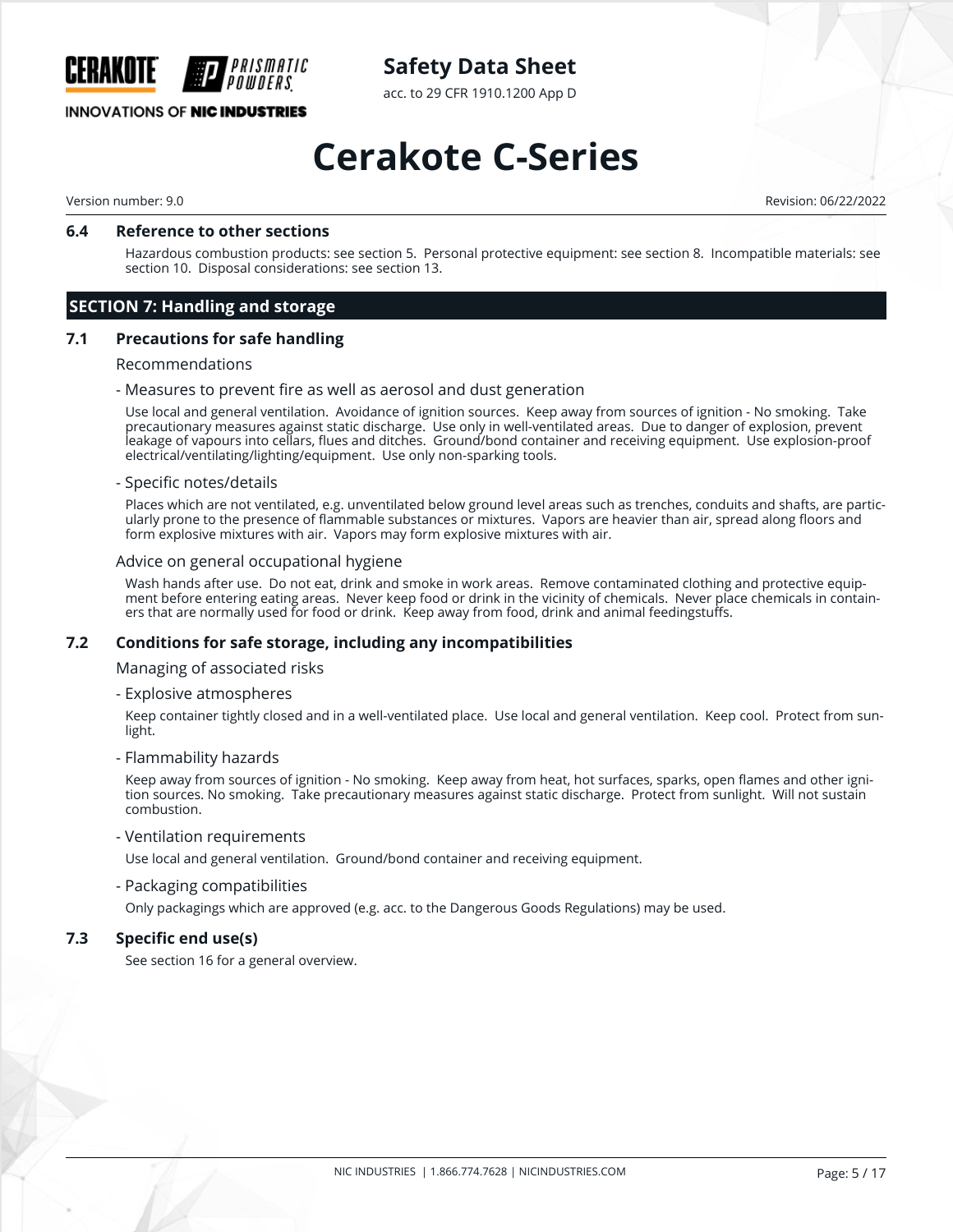

acc. to 29 CFR 1910.1200 App D

# **Cerakote C-Series**

Version number: 9.0 Revision: 06/22/2022

## **SECTION 8: Exposure controls/personal protection**

### **8.1 Control parameters**

Occupational exposure limit values (Workplace Exposure Limits)

|           | Country Name of substance Identifi- | er          | <b>TWA</b><br>[ppm] | TWA [mg/<br>m <sup>3</sup> | <b>STEL</b><br>[ppm] | STEL [mg/<br>$m3$ ] | Ceiling-C<br>[ppm] | Ceiling-C<br>[ $mg/m3$ ] | Nota-<br>tion                           | <b>Source</b>                               |
|-----------|-------------------------------------|-------------|---------------------|----------------------------|----------------------|---------------------|--------------------|--------------------------|-----------------------------------------|---------------------------------------------|
| <b>US</b> | Carbon black                        | PEL (CA)    |                     | 3.5                        |                      |                     |                    |                          |                                         | Cal/OSHA<br>PEL                             |
| US.       | Carbon black                        | PEL         |                     | 3.5                        |                      |                     |                    |                          |                                         | <b>29 CFR</b><br>1910.100<br>$\overline{0}$ |
| <b>US</b> | Carbon black                        | <b>REL</b>  |                     | 3.5<br>(10 h)              |                      |                     |                    |                          | appx-A,<br>appx-C                       | <b>NIOSH</b><br>REL                         |
| <b>US</b> | Carbon black                        | <b>TLV®</b> |                     | $\overline{3}$             |                      |                     |                    |                          | i.                                      | <b>ACGIH®</b><br>2022                       |
| <b>US</b> | Carbon black                        | <b>REL</b>  |                     | 0.1<br>(10 h)              |                      |                     |                    |                          | PAH <sub>s</sub> ,<br>appx-A,<br>appx-C | <b>NIOSH</b><br>REL                         |
| <b>US</b> | Performance<br>Ceramic #1           | PEL         |                     | 15                         |                      |                     |                    |                          | i, dust                                 | 29 CFR<br>1910.100<br>$\mathbf 0$           |
| <b>US</b> | Performance<br>Ceramic #1           | <b>REL</b>  |                     |                            |                      |                     |                    |                          | lowest,<br>appx-A                       | <b>NIOSH</b><br>REL                         |
| <b>US</b> | Performance<br>Ceramic #1           | <b>TLV®</b> |                     | 2.5                        |                      |                     |                    |                          | r                                       | <b>ACGIH®</b><br>2022                       |
| <b>US</b> | Performance<br>Ceramic #1           | <b>TLV®</b> |                     | 0.2                        |                      |                     |                    |                          | $\mathsf{r}$                            | <b>ACGIH®</b><br>2022                       |

Notation

| <b>NOLALIOII</b> |                                                                                                                                                                             |
|------------------|-----------------------------------------------------------------------------------------------------------------------------------------------------------------------------|
| appx-A           | NIOSH Potential Occupational Carcinogen (Appendix A)                                                                                                                        |
| appx-C           | Appendix C - Supplementary Exposure Limits                                                                                                                                  |
| Ceiling-C        | ceiling value is a limit value above which exposure should not occur                                                                                                        |
| dust             | as dust                                                                                                                                                                     |
|                  | inhalable fraction                                                                                                                                                          |
| lowest           | exposure by all routes should be carefully controlled to levels as low as possible                                                                                          |
| <b>PAHs</b>      | as polycyclic aromatic hydrocarbons (PAHs)                                                                                                                                  |
|                  | respirable fraction                                                                                                                                                         |
| <b>STEL</b>      | short-term exposure limit: a limit value above which exposure should not occur and which is related to a 15-minute period (un-<br>less otherwise specified)                 |
| <b>TWA</b>       | time-weighted average (long-term exposure limit): measured or calculated in relation to a reference period of 8 hours time-<br>weighted average (unless otherwise specified |

#### **8.2 Exposure controls**

Appropriate engineering controls

General ventilation.

Individual protection measures (personal protective equipment)

#### Eye/face protection

Wear eye/face protection. Use protective eyewear to guard against splash of liquids.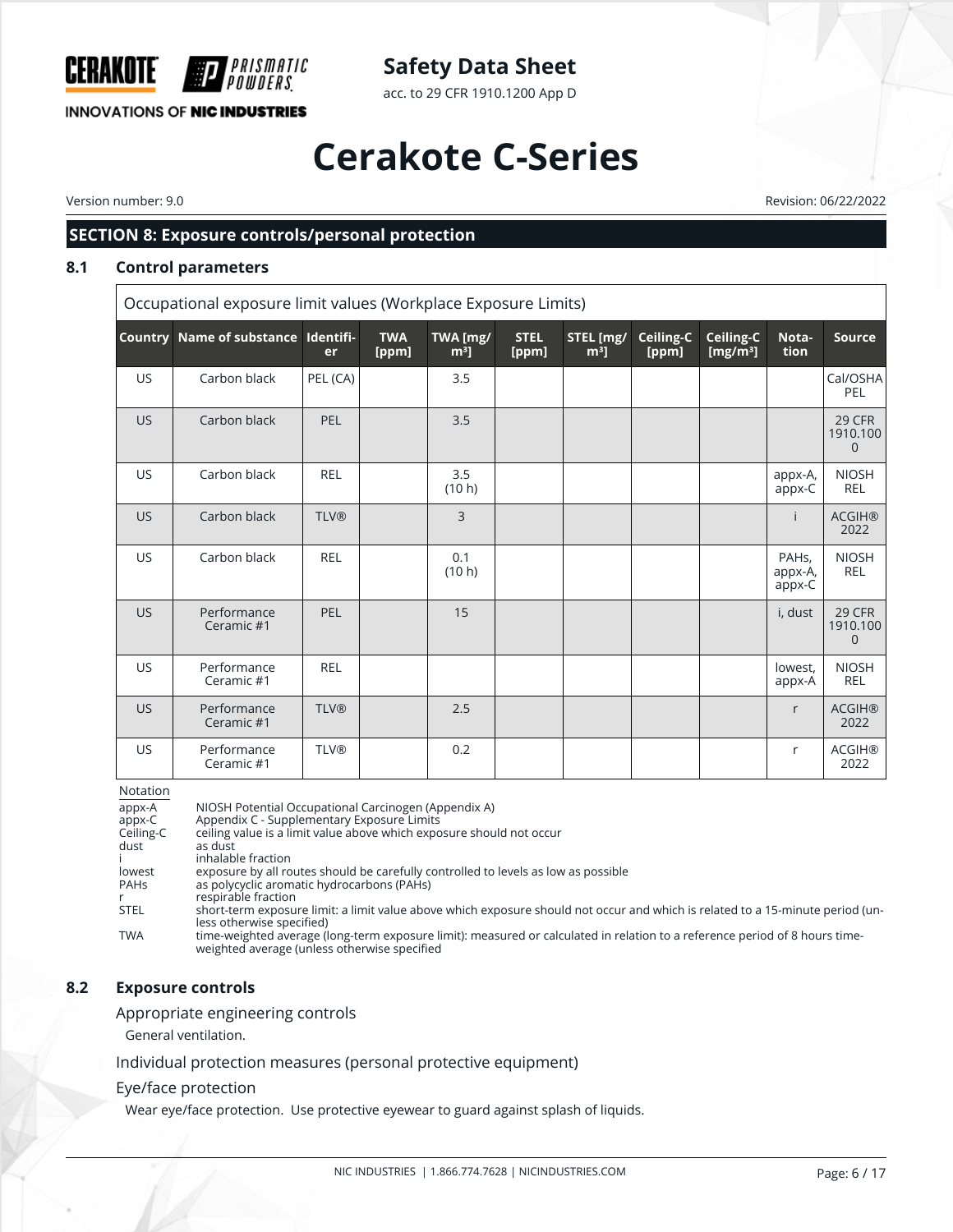

acc. to 29 CFR 1910.1200 App D

## **INNOVATIONS OF NIC INDUSTRIES**

# **Cerakote C-Series**

Version number: 9.0 Revision: 06/22/2022

#### Skin protection

#### - Hand protection

Wear suitable gloves. Chemical protection gloves are suitable, which are tested according to EN 374. Check leak-tightness/ impermeability prior to use. In the case of wanting to use the gloves again, clean them before taking off and air them well. For special purposes, it is recommended to check the resistance to chemicals of the protective gloves mentioned above together with the supplier of these gloves.

#### - Other protection measures

Take recovery periods for skin regeneration. Preventive skin protection (barrier creams/ointments) is recommended. Wash hands thoroughly after handling.

#### Respiratory protection

In case of inadequate ventilation wear respiratory protection.

#### Environmental exposure controls

Do not empty into drains.

#### **SECTION 9: Physical and chemical properties**

#### **9.1 Information on basic physical and chemical properties**

#### **Appearance**

| Physical state | Liquid                |
|----------------|-----------------------|
| Color          | Various               |
| Particle       | Not relevant (liquid) |
| Odor           | Ammoniacal            |

#### **Other safety parameters**

| pH (value)                              | Not determined       |
|-----------------------------------------|----------------------|
| Melting point/freezing point            | Not determined       |
| Initial boiling point and boiling range | $>133.8$ °C          |
| Flash point                             | 42.8 °C              |
| Evaporation rate                        | Not determined       |
| Flammability (solid, gas)               | Not relevant (fluid) |
| Vapor pressure                          | 0.018 Pa at 25 °C    |
| Density                                 | Not determined       |
| Vapor density                           | Not available        |
| Relative density                        | Not available        |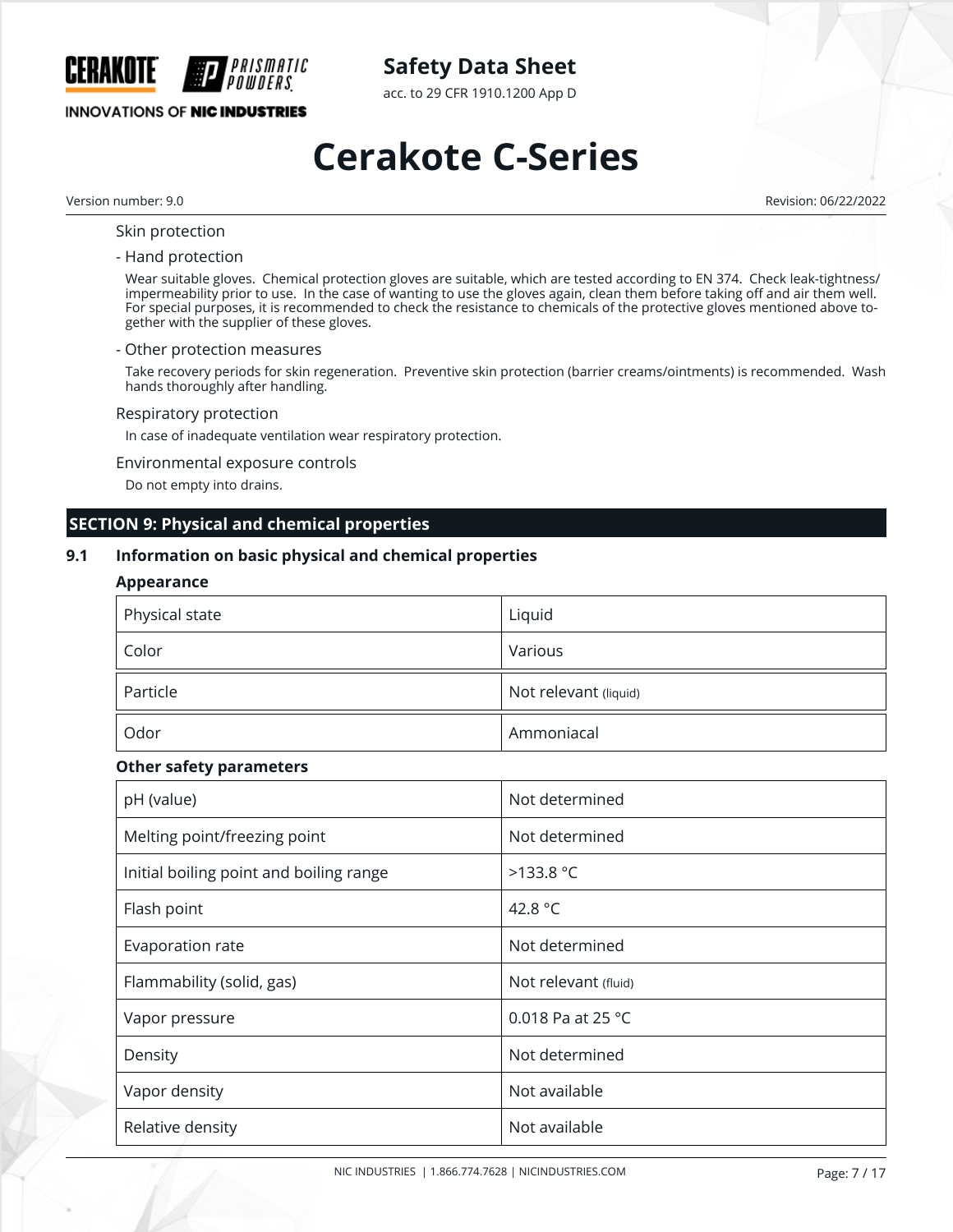

acc. to 29 CFR 1910.1200 App D

## **INNOVATIONS OF NIC INDUSTRIES**

# **Cerakote C-Series**

Version number: 9.0 Revision: 06/22/2022

| Not determined                                         |  |  |
|--------------------------------------------------------|--|--|
|                                                        |  |  |
| Not available                                          |  |  |
| 600 °C (auto-ignition temperature (liquids and gases)) |  |  |
| Not determined                                         |  |  |
| None                                                   |  |  |
| None                                                   |  |  |
|                                                        |  |  |

#### **9.2 Other information**

Temperature class (USA, acc. to NEC 500) T1 (maximum permissible surface temperature on the equipment: 450°C)

### **SECTION 10: Stability and reactivity**

#### **10.1 Reactivity**

Concerning incompatibility: see below "Conditions to avoid" and "Incompatible materials". The mixture contains reactive substance(s). Risk of ignition.

#### If heated:

Risk of ignition.

#### **10.2 Chemical stability**

See below "Conditions to avoid".

#### **10.3 Possibility of hazardous reactions**

No known hazardous reactions.

#### **10.4 Conditions to avoid**

Keep away from heat, hot surfaces, sparks, open flames and other ignition sources. No smoking. Moisture.

Hints to prevent fire or explosion

Use explosion-proof electrical/ventilating/lighting/equipment. Use only non-sparking tools. Take precautionary measures against static discharge.

#### **10.5 Incompatible materials**

Oxidizers. Strong acids. Alkalines.

#### **10.6 Hazardous decomposition products**

Chlorine-containing gases, fluorine-containing gases may be produced in products containing p-chlorobenzotrifluoride. Carbon dioxide, carbon monoxide, and silicon oxides may be produced from all coating formulations. Hazardous combustion products: see section 5.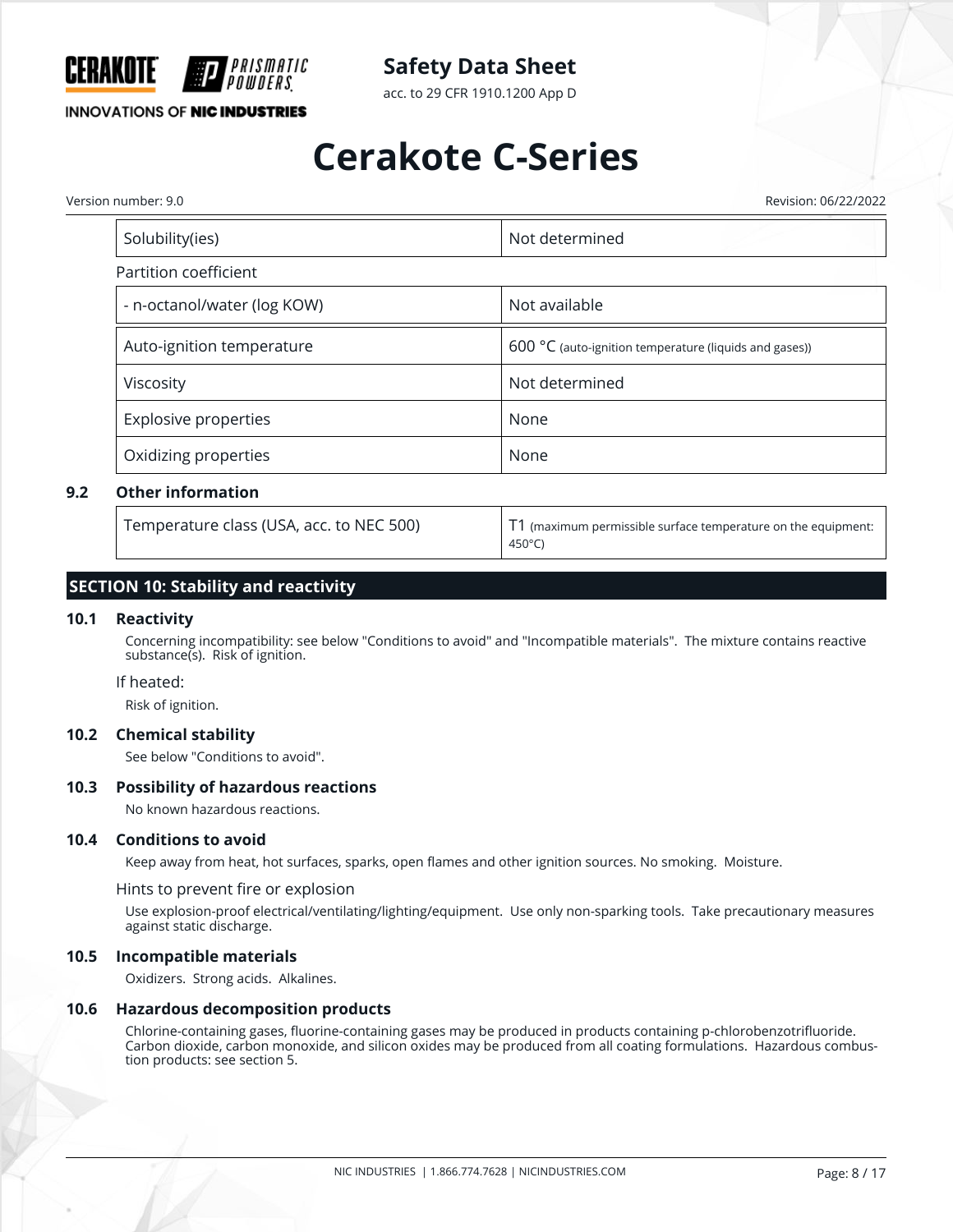

acc. to 29 CFR 1910.1200 App D

### **INNOVATIONS OF NIC INDUSTRIES**

# **Cerakote C-Series**

CERAKOTE

Version number: 9.0 Revision: 06/22/2022

### **SECTION 11: Toxicological information**

#### **11.1 Information on toxicological effects**

Test data are not available for the complete mixture.

*PRISMATIC* 

#### Classification procedure

The method for classification of the mixture is based on ingredients of the mixture (additivity formula).

#### **Classification acc. to OSHA "Hazard Communication Standard" (29 CFR 1910.1200)**

#### Acute toxicity

Harmful if swallowed.

GHS of the United Nations, annex 4: May be harmful in contact with skin or if inhaled.

#### - Acute toxicity estimate (ATE)

Oral  $750 \frac{mg}{kg}$ 

#### Acute toxicity estimate (ATE) of components of the mixture

| Name of substance                    | <b>CAS No</b> | <b>Exposure route</b> | <b>ATE</b>                  |
|--------------------------------------|---------------|-----------------------|-----------------------------|
| Ambient Cure Refractory Resin        | Trade Secret  | Oral                  | $>300 \frac{mg}{kg}$        |
| Ceramic Based Pigments and Additives | Trade Secret  | Inhalation: vapor     | 11 $\frac{mg}{l}$ //4h      |
| Ceramic Based Pigments and Additives | Trade Secret  | Inhalation: dust/mist | $>2.3$ mg/ <sub>I</sub> /4h |

#### Skin corrosion/irritation

Causes severe skin burns and eye damage.

#### Serious eye damage/eye irritation

Causes serious eye damage.

#### Respiratory or skin sensitization

May cause an allergic skin reaction.

#### Germ cell mutagenicity

Shall not be classified as germ cell mutagenic.

#### Carcinogenicity

Suspected of causing cancer.

|  | IARC Monographs on the Evaluation of Carcinogenic Risks to Humans |
|--|-------------------------------------------------------------------|
|  |                                                                   |

| Name of substance        | <b>Classification</b> | <b>Number</b> |
|--------------------------|-----------------------|---------------|
| Performance Ceramic #1   | 2B                    |               |
| Carbon black             | 2B                    |               |
| p-chlorobenzotrifluoride | 2B                    |               |

Legend

2B Possibly carcinogenic to humans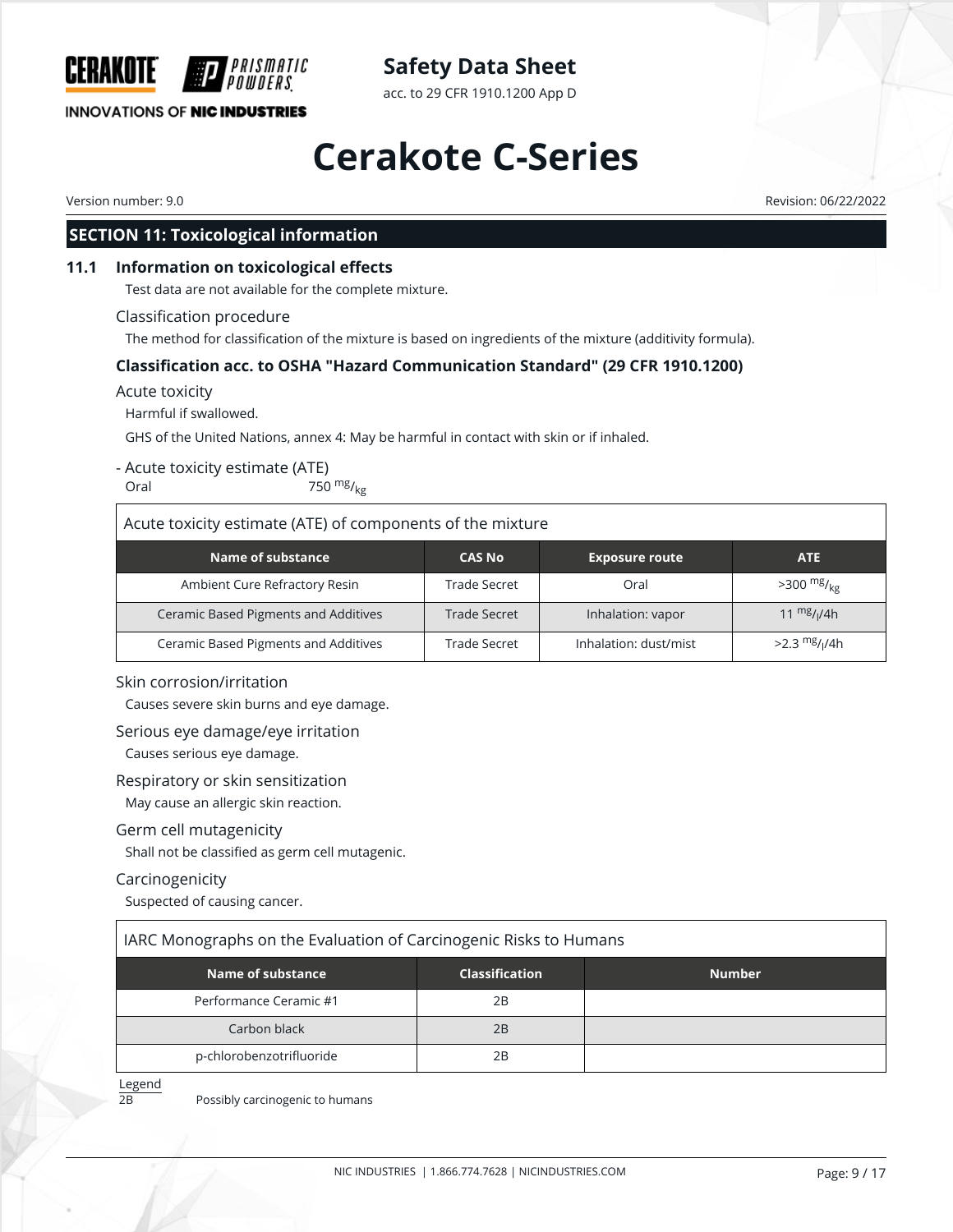

acc. to 29 CFR 1910.1200 App D

## **INNOVATIONS OF NIC INDUSTRIES**

# **Cerakote C-Series**

Version number: 9.0 Revision: 06/22/2022

| National Toxicology Program (United States): Report on Carcinogens |               |                                  |                           |
|--------------------------------------------------------------------|---------------|----------------------------------|---------------------------|
| Name of substance                                                  | <b>Number</b> |                                  |                           |
| Carbon black                                                       | 1333-86-4     | Known to be human<br>carcinogens | 1st Report on Carcinogens |

#### Reproductive toxicity

Shall not be classified as a reproductive toxicant.

Specific target organ toxicity - single exposure

Shall not be classified as a specific target organ toxicant (single exposure).

#### Specific target organ toxicity - repeated exposure

Shall not be classified as a specific target organ toxicant (repeated exposure).

#### Aspiration hazard

Shall not be classified as presenting an aspiration hazard.

### **SECTION 12: Ecological information**

#### **12.1 Toxicity**

Very toxic to aquatic life with long lasting effects.

| Aquatic toxicity (acute) of components of the mixture |               |                 |                      |                       |                      |
|-------------------------------------------------------|---------------|-----------------|----------------------|-----------------------|----------------------|
| Name of substance                                     | <b>CAS No</b> | <b>Endpoint</b> | Value                | <b>Species</b>        | <b>Exposure time</b> |
| p-chlorobenzotrifluoride                              | 98-56-6       | <b>LC50</b>     | $6.5 \frac{mg}{l}$   | Fish                  | 24 h                 |
| p-chlorobenzotrifluoride                              | $98 - 56 - 6$ | ErC50           | $>0.41 \frac{mg}{l}$ | Algae                 | 72h                  |
| p-chlorobenzotrifluoride                              | 98-56-6       | <b>EC50</b>     | $>0.41$ mg/          | Algae                 | 72 h                 |
| Ambient Cure Refractory<br>Resin                      | Trade Secret  | <b>LC50</b>     | 57.1 $mg/1$          | Zebra fish            | 96h                  |
| Carbon black                                          | 1333-86-4     | <b>LC50</b>     | $>1,000$ mg/         | Fish                  | 96 h                 |
| Carbon black                                          | 1333-86-4     | <b>EC50</b>     | $>5.600$ mg/         | Aquatic invertebrates | 24h                  |
| Carbon black                                          | 1333-86-4     | ErC50           | $>10,000$ mg/        | Algae                 | 72 h                 |

### Aquatic toxicity (chronic) of components of the mixture

| Name of substance                              | <b>CAS No</b>       | <b>Endpoint</b>  | Value                | <b>Species</b> | <b>Exposure time</b> |
|------------------------------------------------|---------------------|------------------|----------------------|----------------|----------------------|
| p-chlorobenzotrifluoride                       | 98-56-6             | EC50             | 242.1 $mg/1$         | Microorganisms | 30 min               |
| <b>Ceramic Based Pigments</b><br>and Additives | <b>Trade Secret</b> | EC <sub>50</sub> | $300.4 \text{ mg}$ / | Microorganisms | 3 <sub>h</sub>       |
| Carbon black                                   | 1333-86-4           | EC50             | $>1,000$ mg/         | Microorganisms | 3 h                  |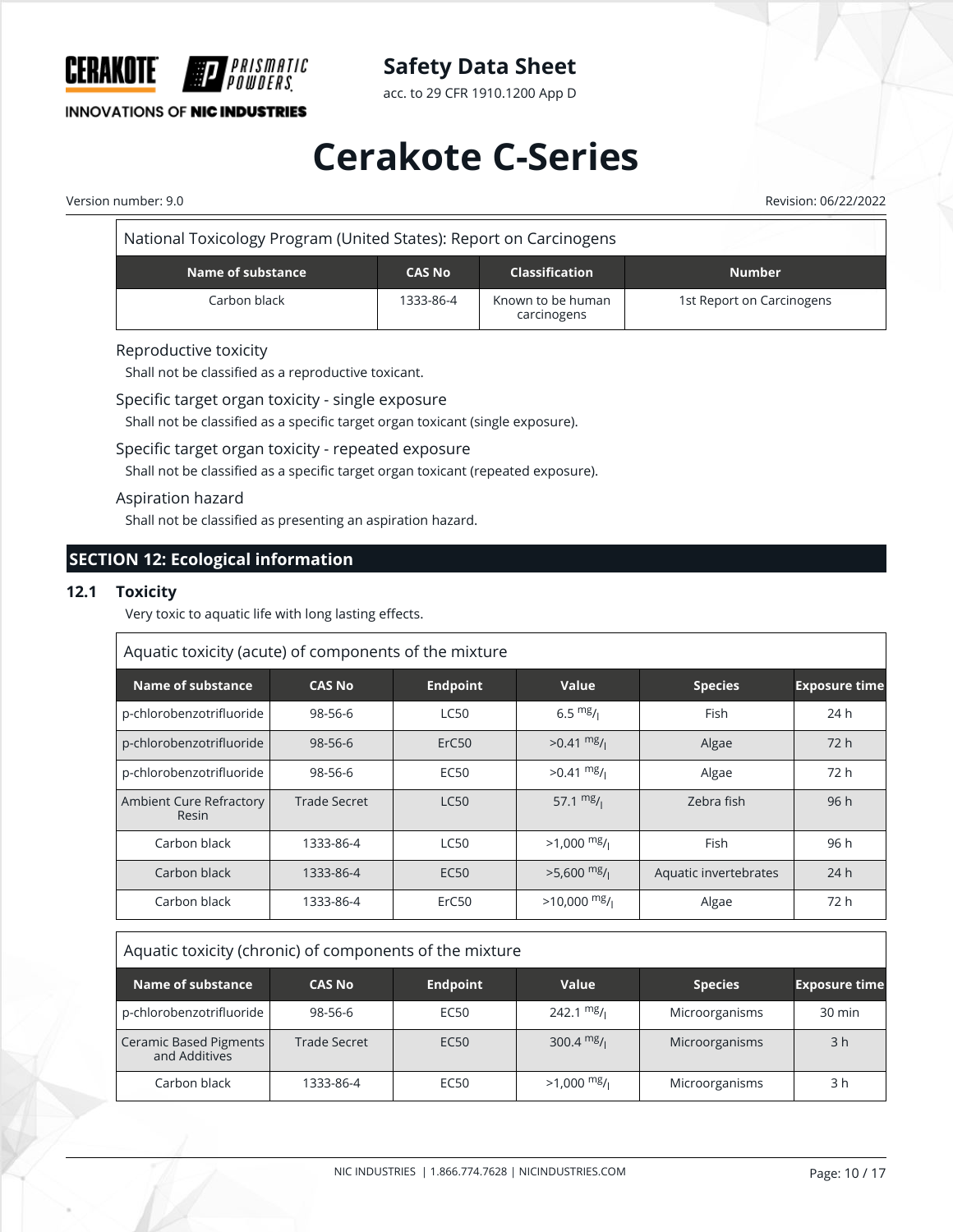

acc. to 29 CFR 1910.1200 App D

### **INNOVATIONS OF NIC INDUSTRIES**

# **Cerakote C-Series**

Version number: 9.0 Revision: 06/22/2022

- **12.2 Persistence and degradability** Data are not available.
- **12.3 Bioaccumulative potential** Data are not available.
- **12.4 Mobility in soil** Data are not available.
- **12.5 Results of PBT and vPvB assessment** Data are not available.
- **12.6 Endocrine disrupting properties** None of the ingredients are listed.
- **12.7 Other adverse effects**

Data are not available.

#### **SECTION 13: Disposal considerations**

#### **13.1 Waste treatment methods**

#### Product/packaging disposal

Do not empty into drains. Avoid release to the environment. Contact a licensed professional waste disposal service to dispose of this material and its packaging.

#### Waste treatment of containers/packages

Only packagings which are approved (e.g. acc. to DOT) may be used. Completely emptied packages can be recycled. Handle contaminated packages in the same way as the substance itself.

#### Hazardous waste code(s)

The waste code(s) should be assigned in discussion between the user and the waste disposal company.

#### **Remarks**

Please consider the relevant national or regional provisions. Waste shall be separated into the categories that can be handled separately by the local or national waste management facilities.

### **SECTION 14: Transport information**

#### **14.1 UN number**

|      | DOT                               | UN 1263                |
|------|-----------------------------------|------------------------|
|      | IMDG-Code                         | UN 1263                |
|      | <b>ICAO-TI</b>                    | <b>UN 1263</b>         |
| 14.2 | UN proper shipping name           |                        |
|      | <b>DOT</b>                        | Paint related material |
|      | IMDG-Code                         | PAINT RELATED MATERIAL |
|      | <b>ICAO-TI</b>                    | Paint related material |
| 14.3 | <b>Transport hazard class(es)</b> |                        |
|      | DOT                               | 3                      |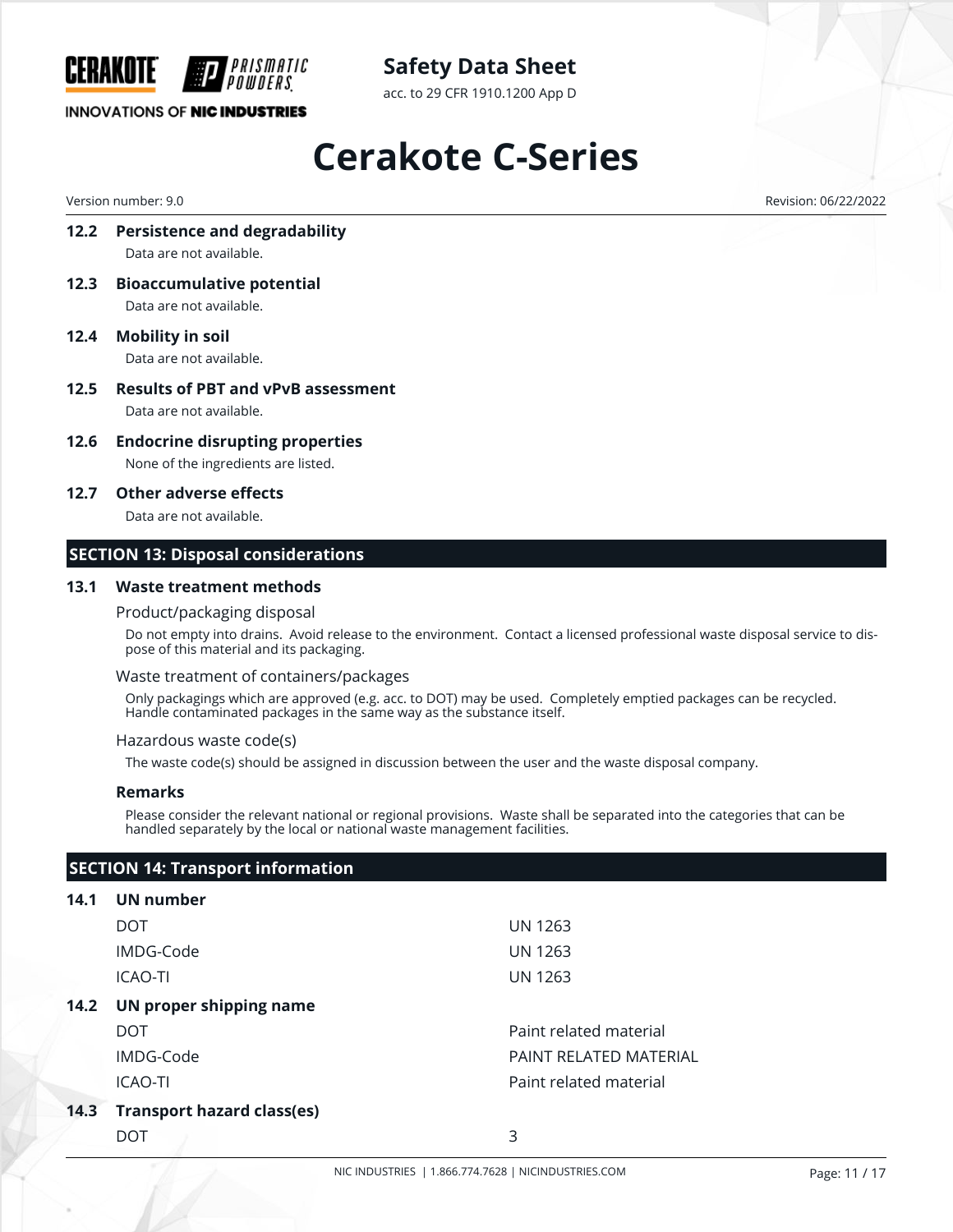

acc. to 29 CFR 1910.1200 App D

## **INNOVATIONS OF NIC INDUSTRIES**

# **Cerakote C-Series**

|      | Version number: 9.0                                                                                       | Revision: 06/22/2022                                                   |
|------|-----------------------------------------------------------------------------------------------------------|------------------------------------------------------------------------|
|      | IMDG-Code                                                                                                 | 3                                                                      |
|      | <b>ICAO-TI</b>                                                                                            | 3                                                                      |
| 14.4 | <b>Packing group</b>                                                                                      |                                                                        |
|      | <b>DOT</b>                                                                                                | $\mathbf{III}$                                                         |
|      | IMDG-Code                                                                                                 | $\mathbf{III}$                                                         |
|      | <b>ICAO-TI</b>                                                                                            | $\mathbf{III}$                                                         |
| 14.5 | <b>Environmental hazards</b>                                                                              | hazardous to the aquatic environment                                   |
|      | Environmentally hazardous substance (aquatic<br>environment)                                              | p-chlorobenzotrifluoride                                               |
| 14.6 | <b>Special precautions for user</b>                                                                       |                                                                        |
|      | There is no additional information.                                                                       |                                                                        |
| 14.7 | <b>Transport in bulk according to IMO instruments</b><br>The cargo is not intended to be carried in bulk. |                                                                        |
|      | <b>Information for each of the UN Model Regulations</b>                                                   |                                                                        |
|      | Transport of dangerous goods by road or rail (49 CFR US DOT) - Additional information                     |                                                                        |
|      | Particulars in the shipper's declaration                                                                  | UN1263, Paint related material, 3, III, environment-<br>ally hazardous |
|      | Danger label(s)                                                                                           | 3, fish and tree                                                       |
|      |                                                                                                           |                                                                        |
|      | Environmental hazards                                                                                     | yes (hazardous to the aquatic environment)                             |
|      | Special provisions (SP)                                                                                   | 367, B1, B52, B131, IB3, T2, TP1, TP29                                 |
|      | <b>ERG No</b>                                                                                             | 128                                                                    |
|      | International Maritime Dangerous Goods Code (IMDG) - Additional information                               |                                                                        |
|      | Marine pollutant                                                                                          | <b>yes</b> (hazardous to the aquatic environment)                      |
|      | Danger label(s)                                                                                           | 3, fish and tree                                                       |
|      |                                                                                                           |                                                                        |
|      | Special provisions (SP)                                                                                   | 163, 223, 367, 955                                                     |
|      | Excepted quantities (EQ)                                                                                  | E <sub>1</sub>                                                         |
|      | Limited quantities (LQ)                                                                                   | 5L                                                                     |
|      | EmS                                                                                                       | $F-E$ , $S-E$                                                          |
|      | Stowage category                                                                                          | A                                                                      |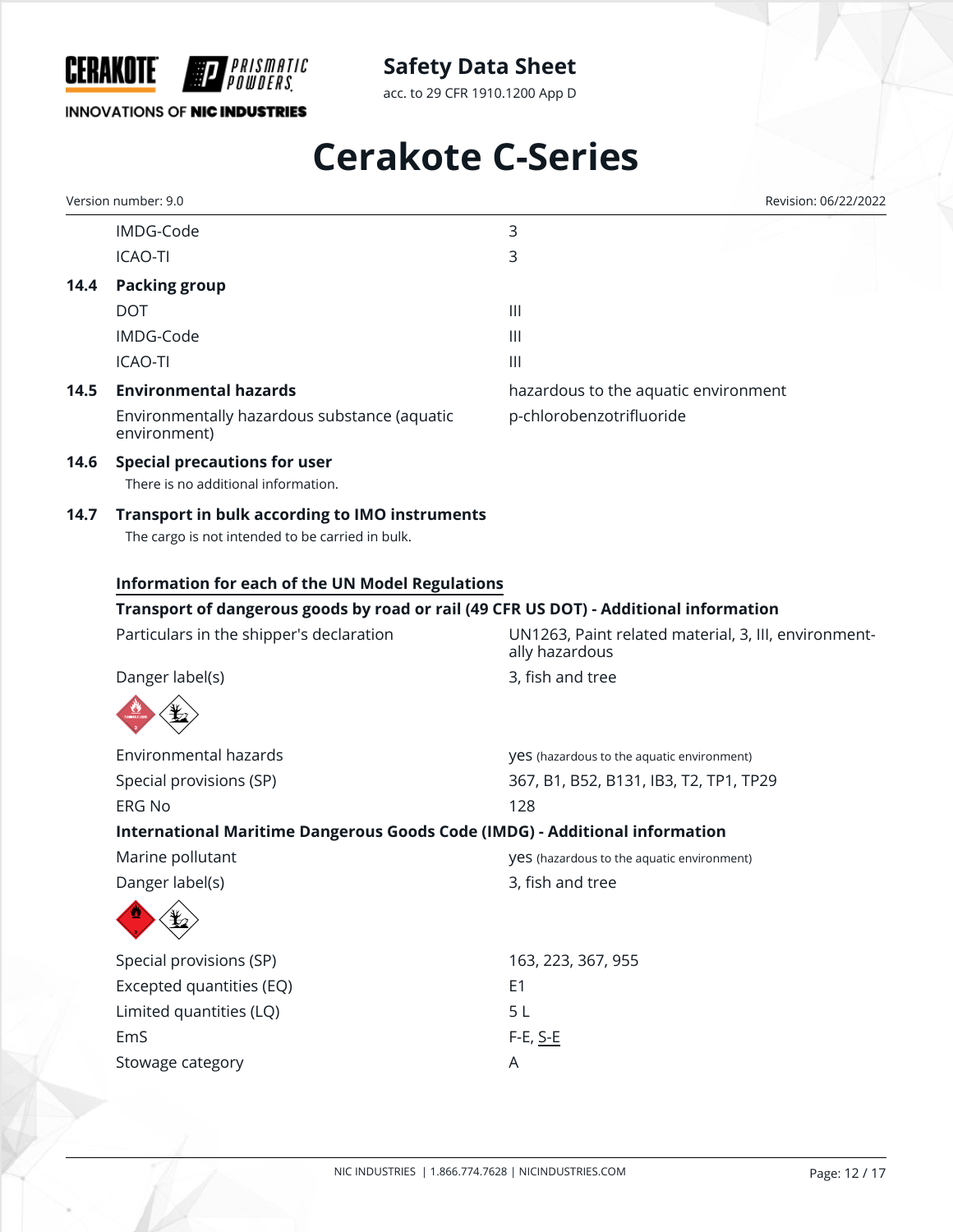

acc. to 29 CFR 1910.1200 App D

# **Cerakote C-Series**

Version number: 9.0 Revision: 06/22/2022

| International Civil Aviation Organization (ICAO-IATA/DGR) - Additional information |                                                   |  |
|------------------------------------------------------------------------------------|---------------------------------------------------|--|
| Environmental hazards                                                              | <b>VeS</b> (hazardous to the aquatic environment) |  |
| Danger label(s)                                                                    | 3                                                 |  |
|                                                                                    |                                                   |  |
| Special provisions (SP)                                                            | A3, A72, A192                                     |  |
| Excepted quantities (EQ)                                                           | E1                                                |  |
| Limited quantities (LQ)                                                            | 10 L                                              |  |

## **SECTION 15: Regulatory information**

# **15.1 Safety, health and environmental regulations specific for the product in question**

## **National regulations (United States)**

**Toxic Substance Control Act (TSCA)** All ingredients are listed

## **Superfund Amendment and Reauthorization Act (SARA TITLE III )**

- The List of Extremely Hazardous Substances and Their Threshold Planning Quantities (EPCRA Section 302, 304)

None of the ingredients are listed.

- Specific Toxic Chemical Listings (EPCRA Section 313) None of the ingredients are listed.

## **Comprehensive Environmental Response, Compensation, and Liability Act (CERCLA)**

- List of Hazardous Substances and Reportable Quantities (CERCLA section 102a) (40 CFR 302.4) None of the ingredients are listed.

#### **Clean Air Act**

None of the ingredients are listed.

#### **Right to Know Hazardous Substance List**

- Toxic or Hazardous Substance List (MA-TURA) None of the ingredients are listed.
- Hazardous Substances List (MN-ERTK)

| Name of substance      | <b>References</b> | <b>Remarks</b> |
|------------------------|-------------------|----------------|
| Performance Ceramic #1 |                   |                |
| Carbon black           | A, N, O, R, *     |                |

Legend

Substances which are regulated by OSHA as carcinogens; have been categorized by the ACGIH as either "human carcinogens" or "suspect of carcinogenic potential for man"; have been evaluated by the International Agency for Research on Cancer (IARC) and found to be carcinogens or potential carcinogens; or have been listed as a carcinogen or potential carcinogen in the Annual Report on Carcinogens published by the National Toxicology Program (NTP).

N National Institute for Occupational Safety and Health (NIOSH), "Recommendations for Occupational Safety and Health Standards," August 1988, available from NIOSH, Publications Dissemination Office, Division of Standards Development and Technology Transfer

A American Conference of Governmental Industrial Hygienists (ACGIH), "Threshold Limit Values for Chemical Substances and Physical Agents and Biological Exposure Indices for 1992-93", available from ACGIH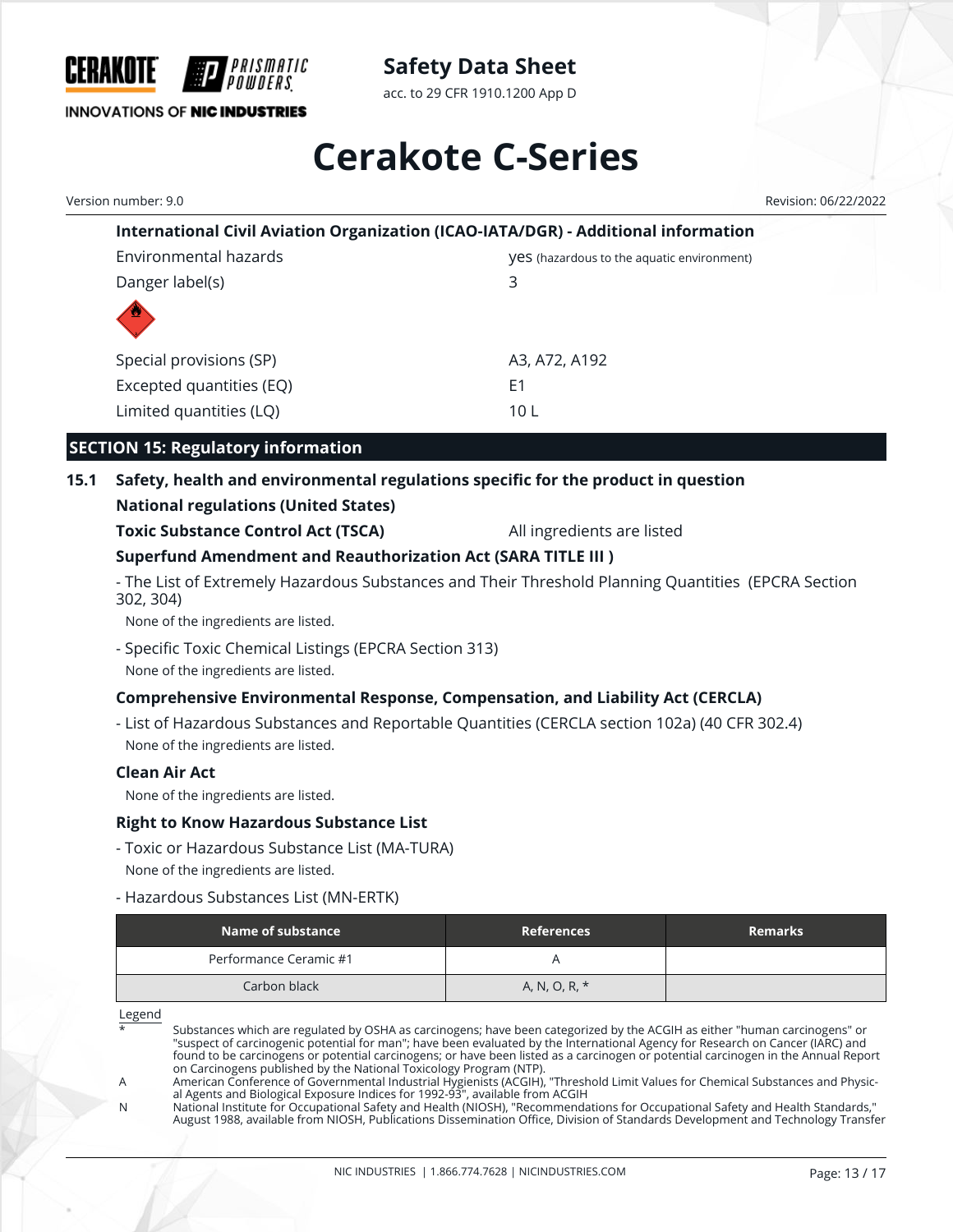

acc. to 29 CFR 1910.1200 App D

## **INNOVATIONS OF NIC INDUSTRIES**

# **Cerakote C-Series**

Version number: 9.0 Revision: 06/22/2022

# $rac{\text{Legend}}{\Omega}$

- O Occupational Safety and Health Administration (OSHA), Safety and Health Standards, Code of Federal Regulations, title 29, part 1910, subpart Z, "Toxic and Hazardous Substances, 1990." General information: Minnesota Department of Labor and Industry, Occupational Safety and Health Division
- R International Agency for Research on Cancer (IARC) Monographs on the Evaluation of the Carcinogenic Risks to Humans; Overall Evaluations of Carcinogenicity: An Updating of IARC Monographs Volumes 1 to 42, Supplement 7 (1987). Available from: WHO Publications Centre USA

#### - Hazardous Substance List (NJ-RTK)

| Name of substance      | <b>Remarks</b> | <b>Classifications</b> |
|------------------------|----------------|------------------------|
| Performance Ceramic #1 |                |                        |
| Carbon black           |                | CΑ                     |

Legend<br>CA

Carcinogenic

#### - Hazardous Substance List (Chapter 323) (PA-RTK)

| Name of substance      | <b>Classification</b> |
|------------------------|-----------------------|
| Performance Ceramic #1 |                       |
| Carbon black           |                       |

#### - Hazardous Substance List (RI-RTK)

| Name of substance      | <b>References</b> |
|------------------------|-------------------|
| Performance Ceramic #1 |                   |
| Carbon black           |                   |

Legend

Toxicity (ACGIH®)

#### **California Environmental Protection Agency (Cal/EPA): Proposition 65 - Safe Drinking Water and Toxic Enforcement Act of 1987**

# Proposition 65 List of chemicals

| Name of substance        | <b>Remarks</b>                                      | <b>Type of the toxicity</b> |
|--------------------------|-----------------------------------------------------|-----------------------------|
| Performance Ceramic #1   | Airborne, unbound particles of res-<br>pirable size | Cancer                      |
| Carbon black             | Airborne, unbound particles of res-<br>pirable size | Cancer                      |
| p-Chlorobenzotrifluoride |                                                     | Cancer                      |

#### **VOC content**

All Cerakote coatings are VOC compliant under the EPA and have low to no VOC content. To find out the VOC content of an individual coating please contact sds@nicindustries.com for more information.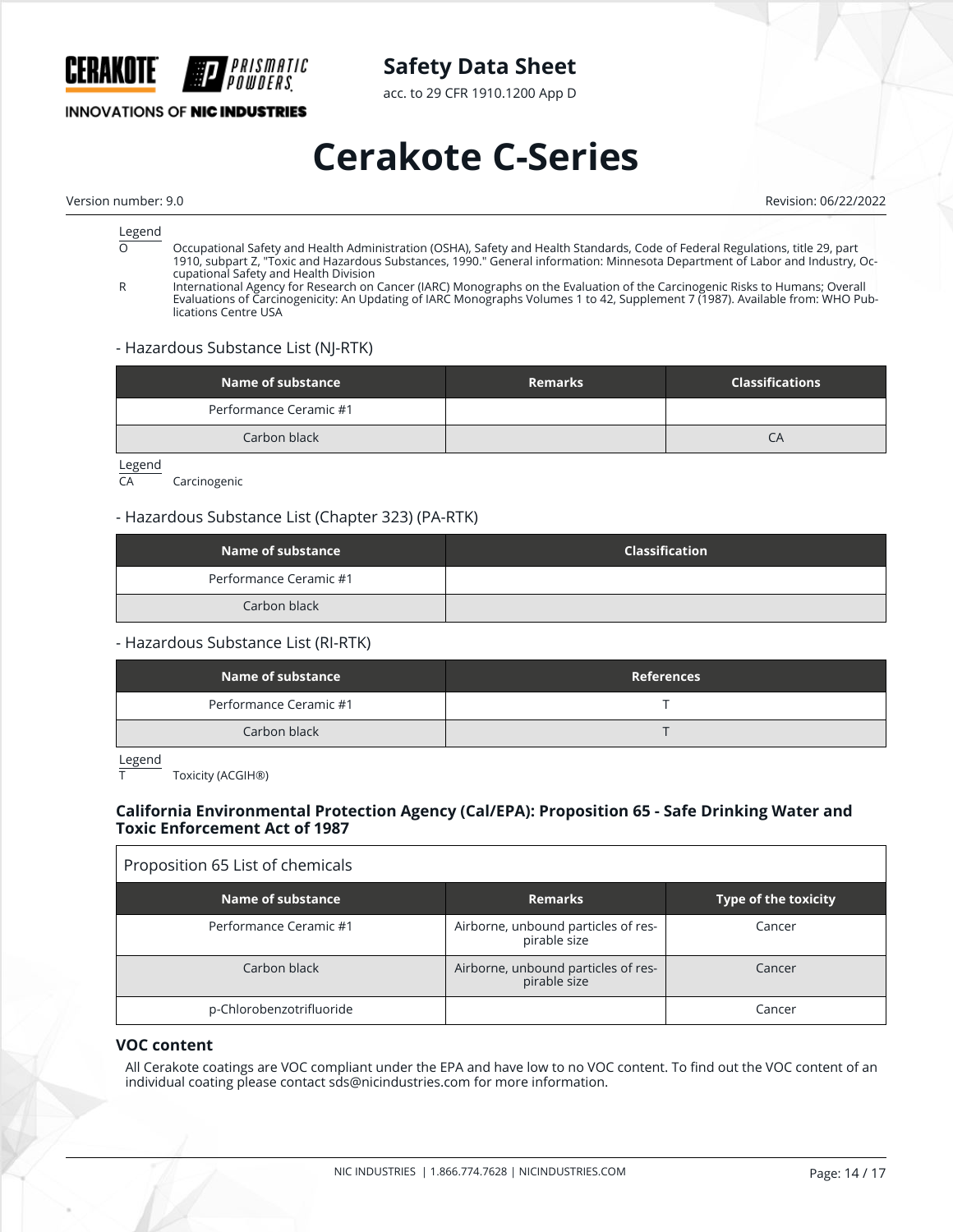

acc. to 29 CFR 1910.1200 App D

## **INNOVATIONS OF NIC INDUSTRIES**

# **Cerakote C-Series**

Version number: 9.0 Revision: 06/22/2022

### **Industry or sector specific available guidance(s)**

#### **NFPA® 704**

National Fire Protection Association: Standard System for the Identification of the Hazards of Materials for Emergency Response (United States).

| Category       | Degree of haz-<br>ard | <b>Description</b>                                                                                                        |
|----------------|-----------------------|---------------------------------------------------------------------------------------------------------------------------|
| Flammability   |                       | Material that must be moderately heated or exposed to relatively high ambient temper-<br>atures before ignition can occur |
| <b>Health</b>  |                       | Material that, under emergency conditions, can cause serious or permanent injury                                          |
| Instability    |                       | Material that is normally stable, even under fire conditions                                                              |
| Special hazard | ₩                     | Material that can react with water with some release of energy, but not violently                                         |

#### **National inventories**

| <b>Country</b> | Inventory        | <b>Status</b>                  |
|----------------|------------------|--------------------------------|
| AU             | <b>AIIC</b>      | Not all ingredients are listed |
| CA             | <b>DSL</b>       | Not all ingredients are listed |
| CA             | <b>NDSL</b>      | Not all ingredients are listed |
| <b>CN</b>      | <b>IECSC</b>     | Not all ingredients are listed |
| EU             | <b>ECSI</b>      | Not all ingredients are listed |
| EU             | REACH Reg.       | Not all ingredients are listed |
| JP             | <b>CSCL-ENCS</b> | Not all ingredients are listed |
| JP             | <b>ISHA-ENCS</b> | Not all ingredients are listed |
| <b>KR</b>      | <b>KECI</b>      | Not all ingredients are listed |
| <b>MX</b>      | <b>INSQ</b>      | Not all ingredients are listed |
| <b>NZ</b>      | <b>NZIOC</b>     | Not all ingredients are listed |
| PH             | <b>PICCS</b>     | Not all ingredients are listed |
| <b>TR</b>      | <b>CICR</b>      | Not all ingredients are listed |
| <b>TW</b>      | <b>TCSI</b>      | Not all ingredients are listed |
| <b>US</b>      | <b>TSCA</b>      | Not all ingredients are listed |

#### Legend

| AIIC             | Australian Inventory of Industrial Chemicals                            |
|------------------|-------------------------------------------------------------------------|
| <b>CICR</b>      | Chemical Inventory and Control Regulation                               |
| CSCL-ENCS        | List of Existing and New Chemical Substances (CSCL-ENCS)                |
| <b>DSL</b>       | Domestic Substances List (DSL)                                          |
| ECSI             | EC Substance Inventory (EINECS, ELINCS, NLP)                            |
| <b>IECSC</b>     | Inventory of Existing Chemical Substances Produced or Imported in China |
| <b>INSO</b>      | National Inventory of Chemical Substances                               |
| <b>ISHA-ENCS</b> | Inventory of Existing and New Chemical Substances (ISHA-ENCS)           |
| KECI             | Korea Existing Chemicals Inventory                                      |
| <b>NDSL</b>      | Non-domestic Substances List (NDSL)                                     |
| <b>NZIOC</b>     | New Zealand Inventory of Chemicals                                      |
|                  |                                                                         |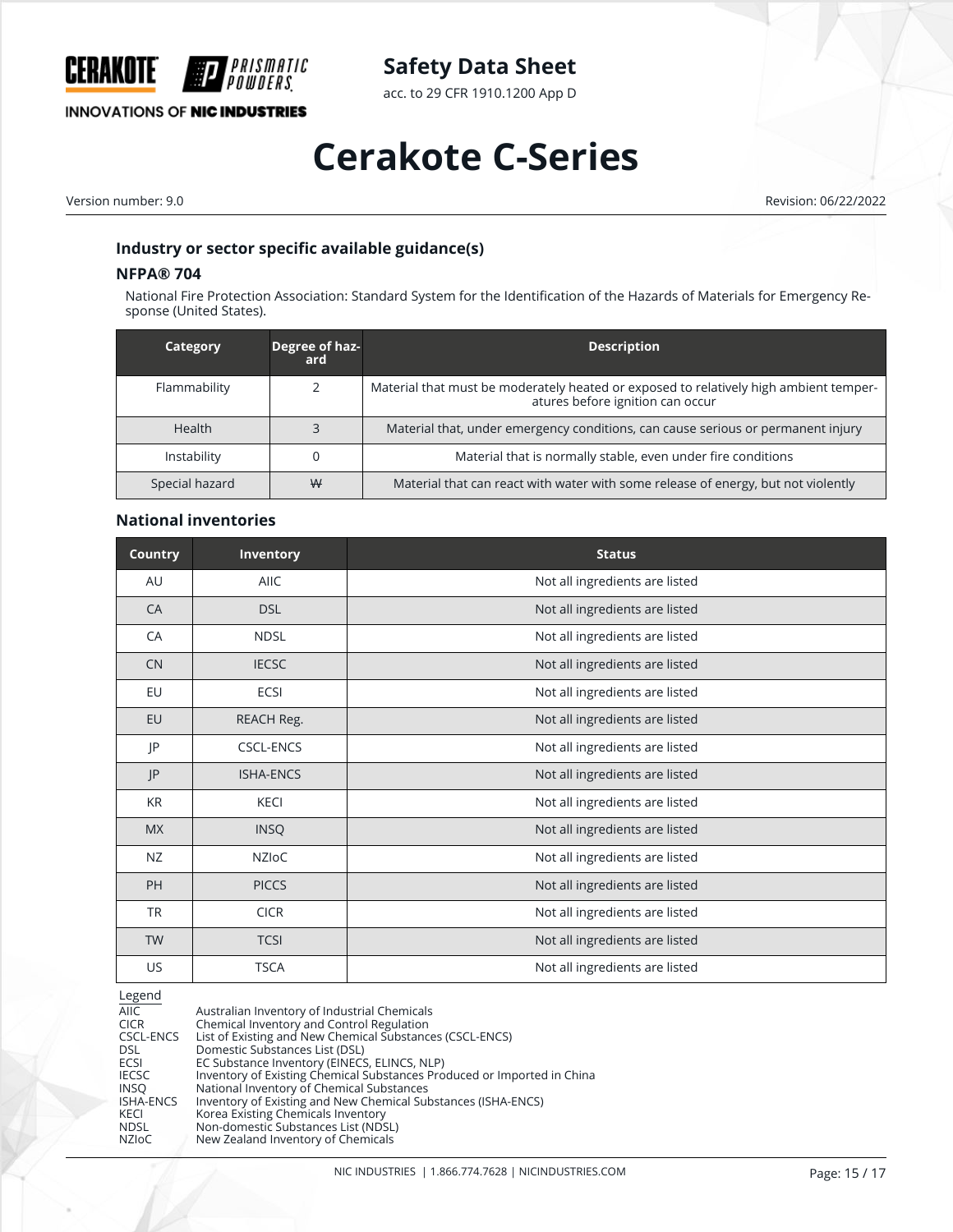

acc. to 29 CFR 1910.1200 App D

## **INNOVATIONS OF NIC INDUSTRIES**

# **Cerakote C-Series**

Version number: 9.0 Revision: 06/22/2022

| Legend       |                                                                   |
|--------------|-------------------------------------------------------------------|
| <b>PICCS</b> | Philippine Inventory of Chemicals and Chemical Substances (PICCS) |
| REACH Reg.   | REACH registered substances                                       |
| TCSI         | Taiwan Chemical Substance Inventory                               |
| TSCA         | Toxic Substance Control Act                                       |

#### **15.2 Chemical Safety Assessment**

Chemical safety assessments for substances in this mixture were not carried out.

## **SECTION 16: Other information, including date of preparation or last revision**

#### **Abbreviations and acronyms**

| Abbr.              | <b>Descriptions of used abbreviations</b>                                                                                                                                                                                                             |
|--------------------|-------------------------------------------------------------------------------------------------------------------------------------------------------------------------------------------------------------------------------------------------------|
| 29 CFR 1910.1000   | 29 CFR 1910.1000, Tables Z-1, Z-2, Z-3 - Occupational Safety and Health Standards: Toxic and Hazardous Sub-<br>stances (permissible exposure limits)                                                                                                  |
| 49 CFR US DOT      | 49 CFR U.S. Department of Transportation                                                                                                                                                                                                              |
| <b>ACGIH®</b>      | American Conference of Governmental Industrial Hygienists                                                                                                                                                                                             |
| <b>ACGIH® 2022</b> | From ACGIH®, 2022 TLVs® and BEIs® Book. Copyright 2022. Reprinted with permission. Information on the<br>proper use of the TLVs® and BEIs®: http://www.acgih.org/tlv-bei-guidelines/policies-procedures-presenta-<br>tions/tlv-bei-position-statement |
| <b>ATE</b>         | <b>Acute Toxicity Estimate</b>                                                                                                                                                                                                                        |
| Cal/OSHA PEL       | California Division of Occupational Safety and Health (Cal/OSHA): Permissible Exposure Limits (PELs)                                                                                                                                                  |
| CAS                | Chemical Abstracts Service (service that maintains the most comprehensive list of chemical substances)                                                                                                                                                |
| Ceiling-C          | Ceiling value                                                                                                                                                                                                                                         |
| <b>DGR</b>         | Dangerous Goods Regulations (see IATA/DGR)                                                                                                                                                                                                            |
| <b>DOT</b>         | Department of Transportation (USA)                                                                                                                                                                                                                    |
| <b>EC50</b>        | Effective Concentration 50 %. The EC50 corresponds to the concentration of a tested substance causing 50 %<br>changes in response (e.g. on growth) during a specified time interval                                                                   |
| <b>EINECS</b>      | European Inventory of Existing Commercial Chemical Substances                                                                                                                                                                                         |
| <b>ELINCS</b>      | European List of Notified Chemical Substances                                                                                                                                                                                                         |
| EmS                | <b>Emergency Schedule</b>                                                                                                                                                                                                                             |
| ErC50              | ≡ EC50: in this method, that concentration of test substance which results in a 50 % reduction in either growth<br>(EbC50) or growth rate (ErC50) relative to the control                                                                             |
| <b>ERG No</b>      | Emergency Response Guidebook - Number                                                                                                                                                                                                                 |
| <b>GHS</b>         | "Globally Harmonized System of Classification and Labelling of Chemicals" developed by the United Nations                                                                                                                                             |
| <b>IARC</b>        | International Agency for Research on Cancer                                                                                                                                                                                                           |
| <b>IATA</b>        | International Air Transport Association                                                                                                                                                                                                               |
| <b>IATA/DGR</b>    | Dangerous Goods Regulations (DGR) for the air transport (IATA)                                                                                                                                                                                        |
| <b>ICAO</b>        | International Civil Aviation Organization                                                                                                                                                                                                             |
| <b>ICAO-TI</b>     | Technical instructions for the safe transport of dangerous goods by air                                                                                                                                                                               |